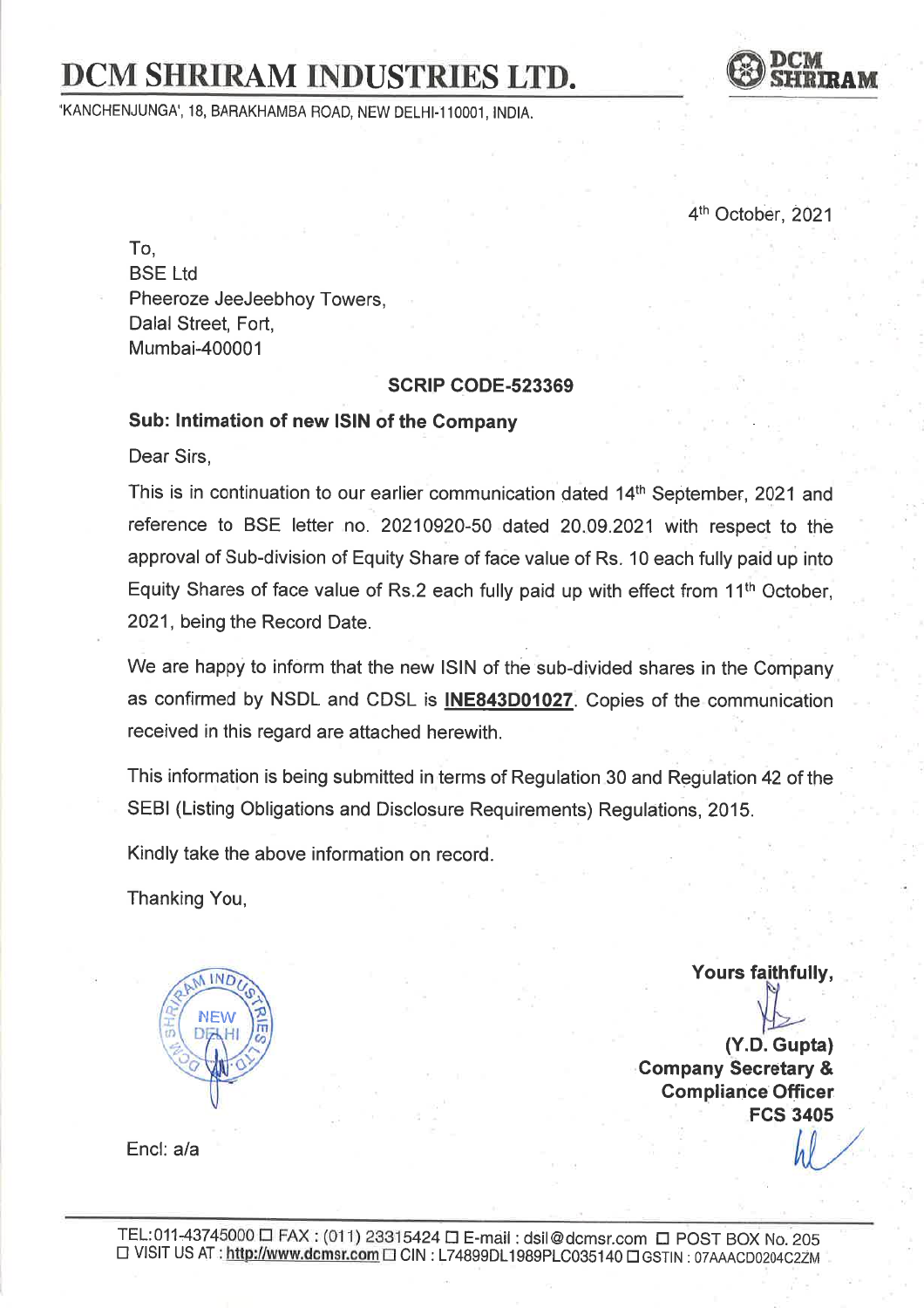# **National Securities Depository Limited**



Ref-NSDL/II/SM/JNG/10729/2021 September 29, 2021

The Company Secretary DCM Shriram Industries Limited Kanchenjunga Building 18-Bara Khamba Road New Delhi - 110001

Dear Sir,

### **Sub: Activation of ISIN**

We refer to your letter on the above subject and wish to inform you that the ISIN is activated as per details given below:-

| <b>Company Name</b> | DCM SHRIRAM INDUSTRIES LIMITED                                              |
|---------------------|-----------------------------------------------------------------------------|
| <b>ISIN</b>         | INE843D01027                                                                |
| Security Type       | FULLY PAID UP EQUITY SHARES FACE VALUE RS. 2/- AFTER<br><b>SUB DIVISION</b> |
| Registrar ID        | <b>IN200800</b>                                                             |
| Registrar Name      | KFIN TECHNOLOGIES PRIVATE LIMITED                                           |

Yours faithfully,

**Dharmendra Gupta Senior Manager**